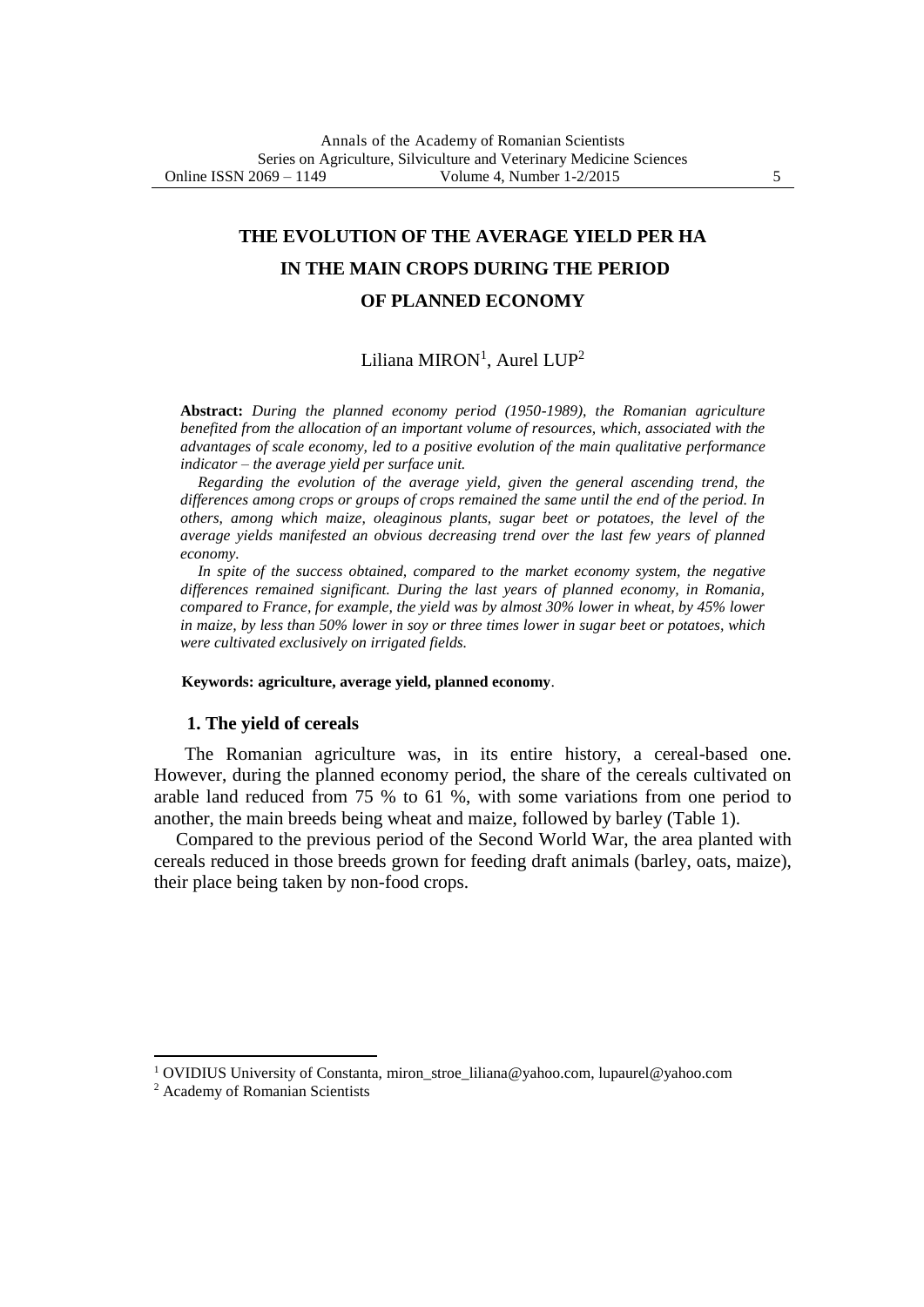| Specification          | 1934-<br>1938 | $1951 -$<br>1955 | 1956-<br>1960 | $1961 -$<br>1965 | 1966-<br>1970 | $1971 -$<br>1975 | 1976-<br>1980 | 1981-<br>1985 | 1986-<br>1990 |
|------------------------|---------------|------------------|---------------|------------------|---------------|------------------|---------------|---------------|---------------|
| Total cereals          | 8186          | 6971             | 7312          | 6772             | 6509          | 6068             | 6353          | 6174          | 5785          |
| Arable share           | 87.1          | 73.3             | 75.0          | 69.1             | 66.5          | 62.5             | 64.8          | 62.4          | 60,8          |
| $-$ wheat $+$ rye      | 2742          | 2956             | 3069          | 3054             | 2826          | 2463             | 2297          | 2276          | 2403          |
| -barley+two-row barley | 839           | 472              | 290           | 237              | 278           | 363              | 662           | 791           | 725           |
| - maize                | 3884          | 3057             | 3613          | 3308             | 3246          | 3110             | 3295          | 2992          | 2685          |
| - oats                 | 674           | 449              | 314           | 150              | 132           | 102              | 51            | 71            | 97            |
| - rice                 | 0.4           | 18               | 19            | 14               | 25            | 25               | 21            | 28            | 45            |
| - sorghum+millet       | 46            | 19               | 6             | 9                | 3             | 4                | 17            | 15            | 9             |

**Table 1.** The evolution of the area cultivated with cereals, in Romania, during 1934-1938 and 1951-1990 -thousand ha-

Source: The Statistical Yearbook of Romania, CNS data.

Against the background provided by the absolute ponderal decrease in the cultivated land area, the cereal yield increased continuously, reaching a peak of almost 19 mil. tones in the five-year period, from 1976 to 1980, i.e. increasing by 2.3 times (Figure 1). The yield remained at a relatively high level in the next two fiveyear periods (i.e. 1981-1985 and 1986-1990), when, in Romania, over 18 mil.tones of cereals were produced annually.

*Wheat.* The evolution of the wheat yield generally followed the same trend as that of cereals, except the fact that the reduction of the cultivated area was slightly more pronounced. The greatest wheat yield was obtained in the five-year plan 1986-1990 (Figure 1).

*Maize.* It is the breed with the largest cultivated land area in Romania, rivaling that of wheat and barley together. In normal years, the yield is also more than half of that obtained from all the other cereals together. The area cultivated during the command economy was the highest in the 1956-1960 five-year plan (3,613 thousand ha). The annual average for the maize yield exceeded 10 million tones for the period 1976-1985; however, in the last years of the command economy, it decreased significantly (Figure 1).The territorial profile of the Romanian agriculture shows that the wheat and the maize have always strived for primacy, depending on the environmental favorability. On a descending scale of the environmental favorability on counties, the wheat may extend between 1,700 and 2,000 thousand ha, while the maize is restricted from maximum 3,400 thousand ha to 3,100 thousand ha minimum.

The evolution of the average yields, although positive, reflects a lag compared to most EU countries (Figure 2), the difference increasing from one period to another. In Romania, an extensive agriculture was practiced even during the command economy, when the statistics and the volume of the material costs showed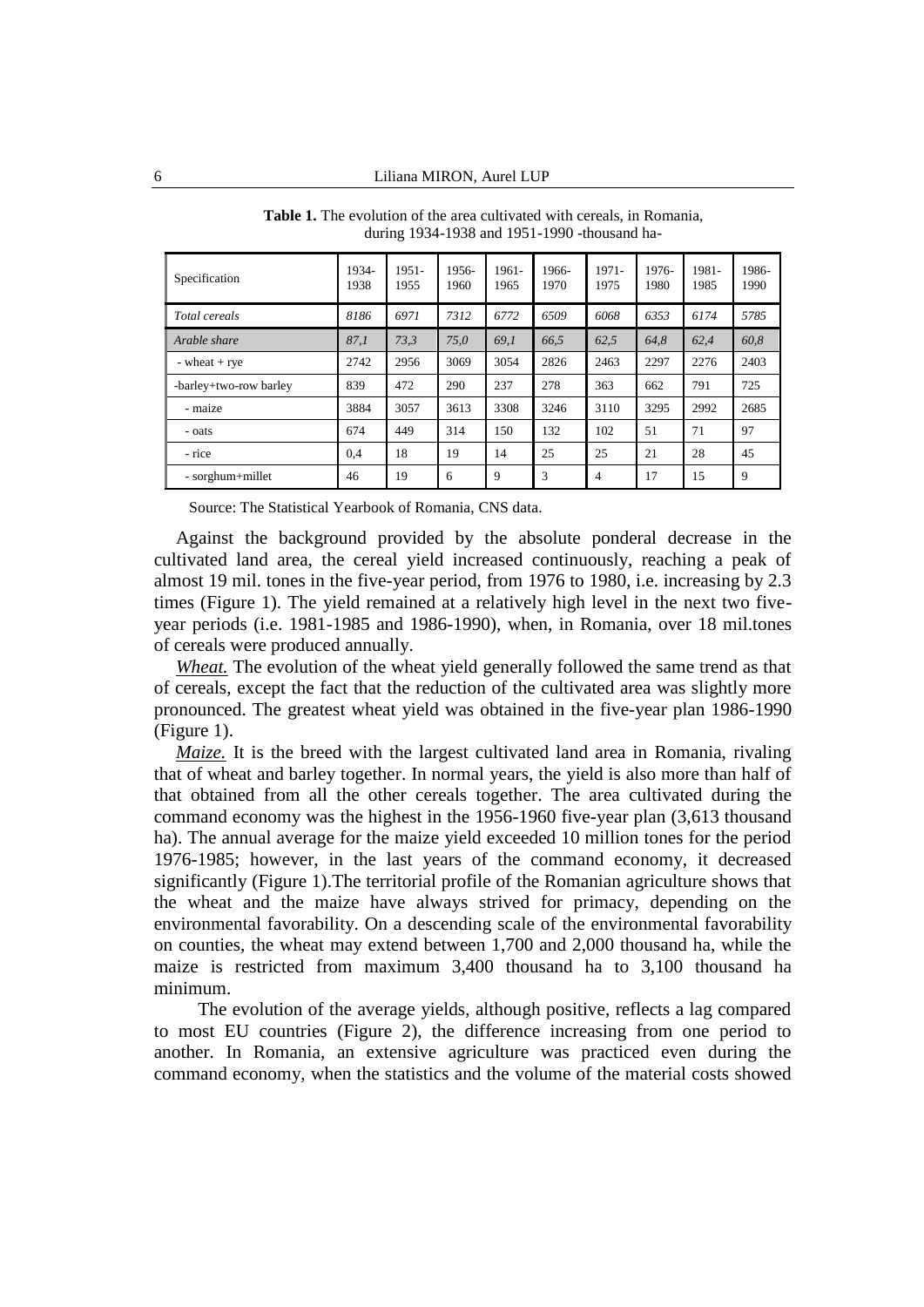some intensity in the allocation of inputs (irrigation, fertilizers, advanced biological material).



**Fig. 1.** The evolution of areas, for the total and average yield in cereals, wheat and maize, in Romania, during 1951-1990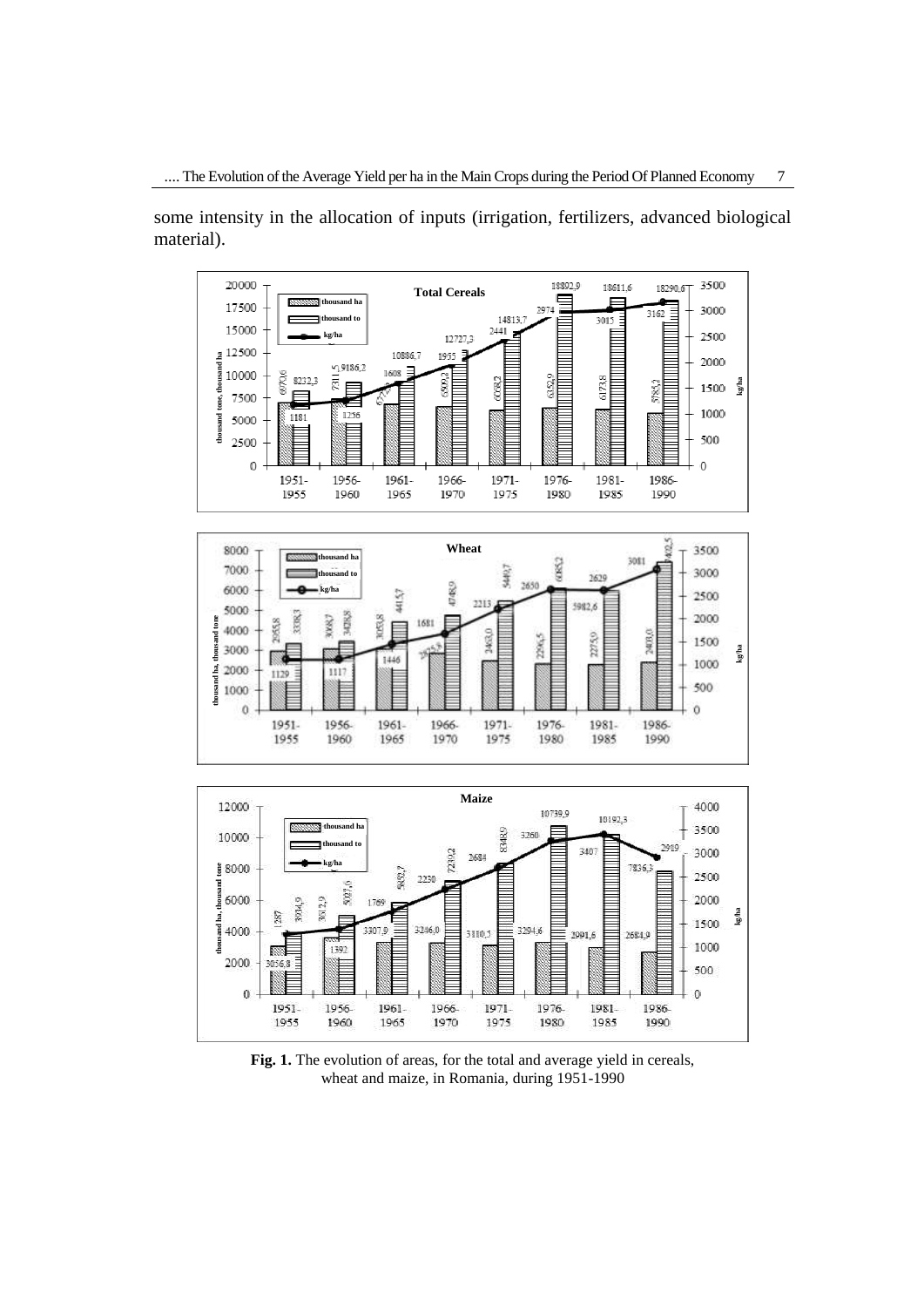

**Fig***.* **2.** The evolution of the average yield per ha in wheat and maize, in EU-15 and in Romania, during 1948-1991

Serious technological impediments in the quality of work, the failure to comply with the optimal periods for the execution of works, failure to comply with the irrigation regime, the waste and the poor plant protection largely tithed the yield capacity of Romanian breeds and hybrids.

#### **2. The oilseed plants**

They belong to the most comprehensive group of non-food crops. From a botanical perspective, the oilseeds belong to very different families, their aggregation criterion being the one represented by their final product, i.e. the oil. Of these, the most important ones, which are grown in *pure culture,* are the sunflower, the soybean, the rapeseed, followed by the flax, the castor oil plant and by other plants cultivated on much smaller areas. The entire group of oilseeds was cultivated on increasingly larger areas, from 447.1 thousand ha, during 1951-1955, peaking, in 1986-1990 five-year plan, to 910.5 thousand ha, and to an average yield of 1,165 kg/ha (Figure 3).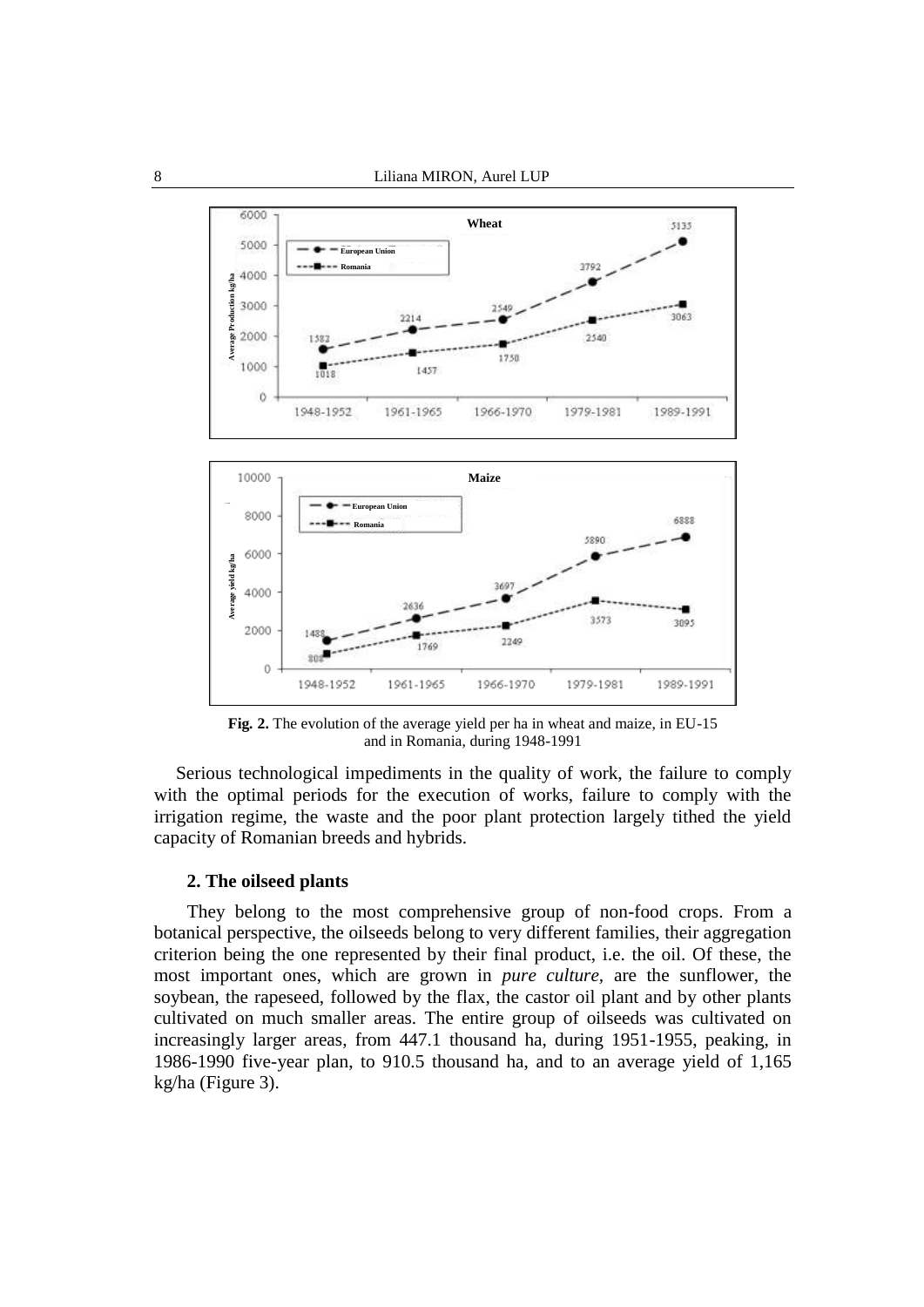

**Fig. 3**.The evolution of the cultivated land areas and of the yields of oilseed crops, sunflower and soy in Romania (1951-1990)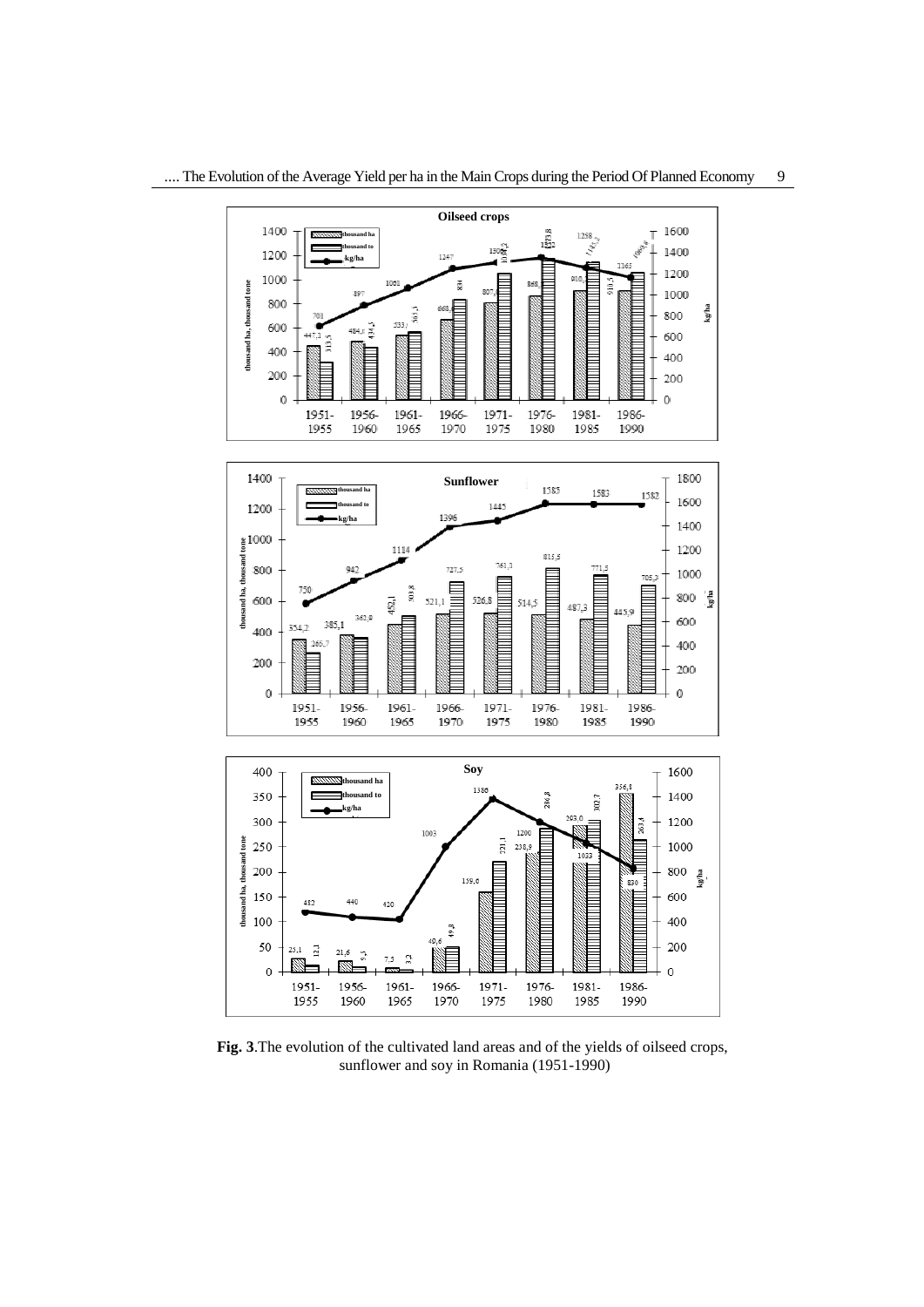*Sunflower*. In the period before the war, the statistics reported, for the years 1925- 1929, a cultivated land area of 128 thousand ha and a yield of 740 kg/ha. In the early years after the war (1945-1947), the cultivated land area increased to about 400 thousand ha but the average yield reduced to just 390 kg/ha (Figure 3). During the socialist agriculture, the sunflower was grown on areas increasingly larger, from 354.2 thousand ha and an average yield of 750 kg/ha, during 1951-1955, and reaching a maximum of 487.3 thousand ha and 1,583 kg/ha in the five year plan 1981-1985 (Figure 3).

*Soybean.* It was cultivated on small areas, with modest yields until the early 70's, when the first large irrigation systems were brought into service. In the years 1971- 1975, the soybean was cultivated on almost 160 thousand ha, and the highest average yield, i.e. 1,386 kg/ha, was obtained. The cultivated land area was further expanded to over 350 thousands ha. However, because of the inadequate technology, the average yield reduced to less than 900 kg/ha (Figure 3).

#### **3. Sugar beet and potatoes**

*Sugar beet*. It was grown on areas between 100-200 thousand ha, until the early 70's, in the traditional areas of Transylvania, Maramures, northern Moldavia. Afterwards, it was extended in the areas equipped for irrigation from the south and the east of the country, reaching, in last years, to over 300 thousand ha (Figure 4). The territorial self-sufficiency program launched in the last years of the regime included the establishment of over 30 sugar mills, which had to be supplied with raw material. The sugar beet was grown exclusively by agricultural cooperatives until the last year, i.e. 1989, when it was also imposed to state agricultural enterprises, because of yields per ha, which were some of the lowest in Europe, even after it had been located in the southern and south-eastern parts of the country, on exclusively irrigated land. On average, for the years 1977-1978, Romania achieved 23,352 kg/ha, Bulgaria 25,641 kg/ha, German Democratic Republic 29,122 kg/ha, Hungary 35,246 kg/ha, France 44,050 kg/ha and the Federal Republic of Germany 47,512 kg/ha (Parpală, 1980).Even in the last years of planned economy, the average yields were wholly unsatisfactory, given the many technological deficiencies, the faulty irrigation and the mechanized harvesting losses being the most important. On average, for the period 1986-1989, only 21,800 kg/ha roots were obtained, while, during the same period, France obtained 65,593 kg/ha, more than three times (FAO Yearbooks - Yield).

*Potatoes.* Although basic components of the food system, the human consumption did not exceed 2,000 tones during the whole period. The industrial needs and the use in animal feeding led to a continuous increase in the potato yield, which was mostly satisfied by expanding the cultivated land areas from 247.5 thousand ha, in the period 1951-1955, to almost 332 thousand ha, in the period 1986-1990 (Figure 4).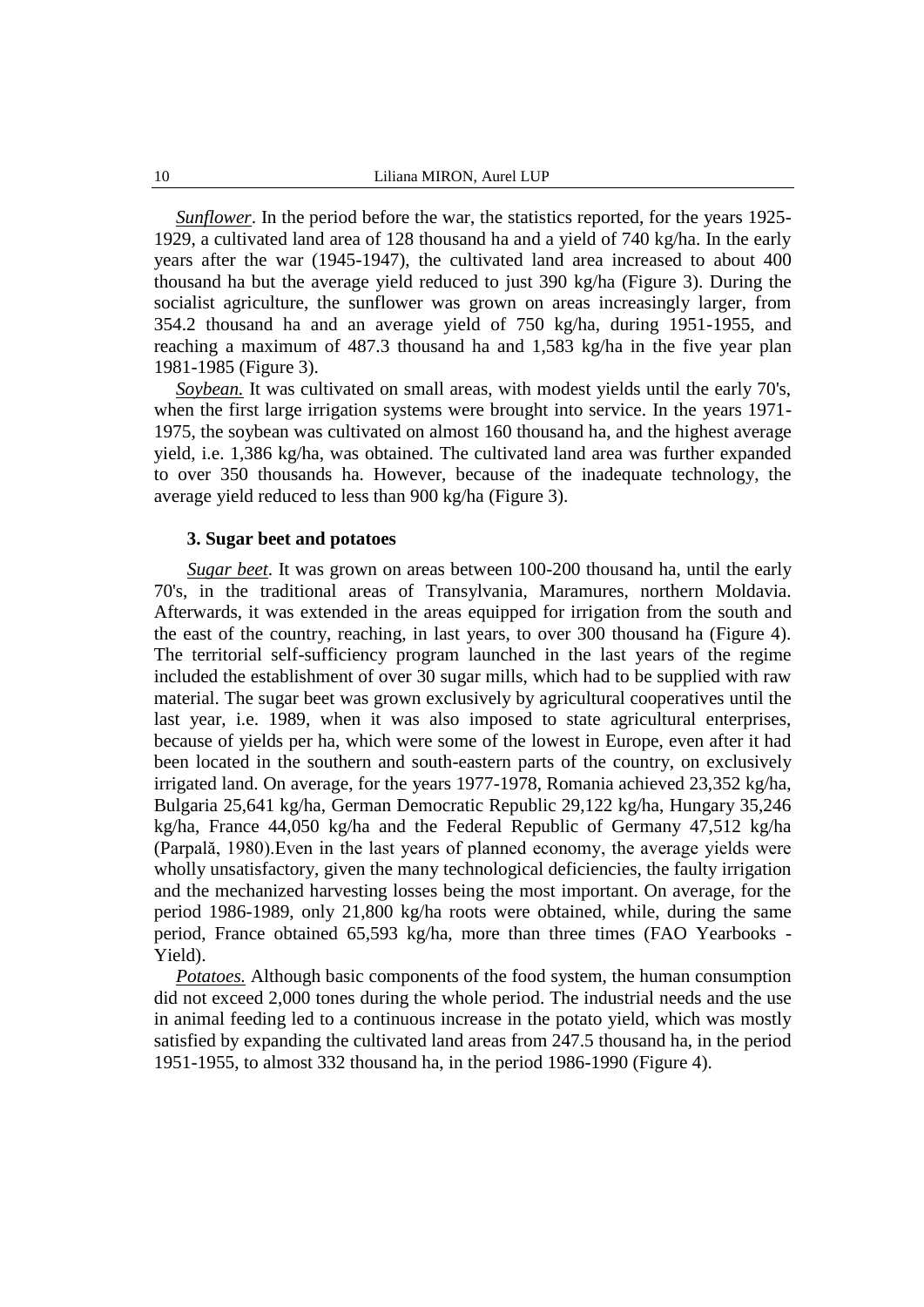

**Fig. 4.** The evolution of the cultivated land areas and of the yields obtained in sugar beet and potato, in Romania, during 1951-1990

The increase in the potato cultivated land area was necessary because of the low yields per ha, i.e. nearly 11 t/ha during 1951-1955, and 12.7 t/ha in the last years of the regime. In 1978-1980, when Romania obtained 14.4 t/ha, Poland obtained 20.5 t/ha, and the Federal Republic of Germany 29.7 t/ha (Parpală, 1980). On average, for the period 1986-1990, Romania obtained 10.5 t/ha and France 29.8 t/ha, i.e. more than 2.8 times (FAO Yearbooks - Yield).

#### **4. The evolution of the long-term average yield for the main crops, during 1963-1989**

By comparing the yield level obtained in the last years of planned agriculture with the one from the beginning of the collectivization and nationalization process of agriculture from 1951-1955, it appears that the latter period appears favorable and it is normal to be so. The war years, the catastrophic drought of 1945-1946, the nationalization process, the relentless struggle against the kulaks, i.e. precisely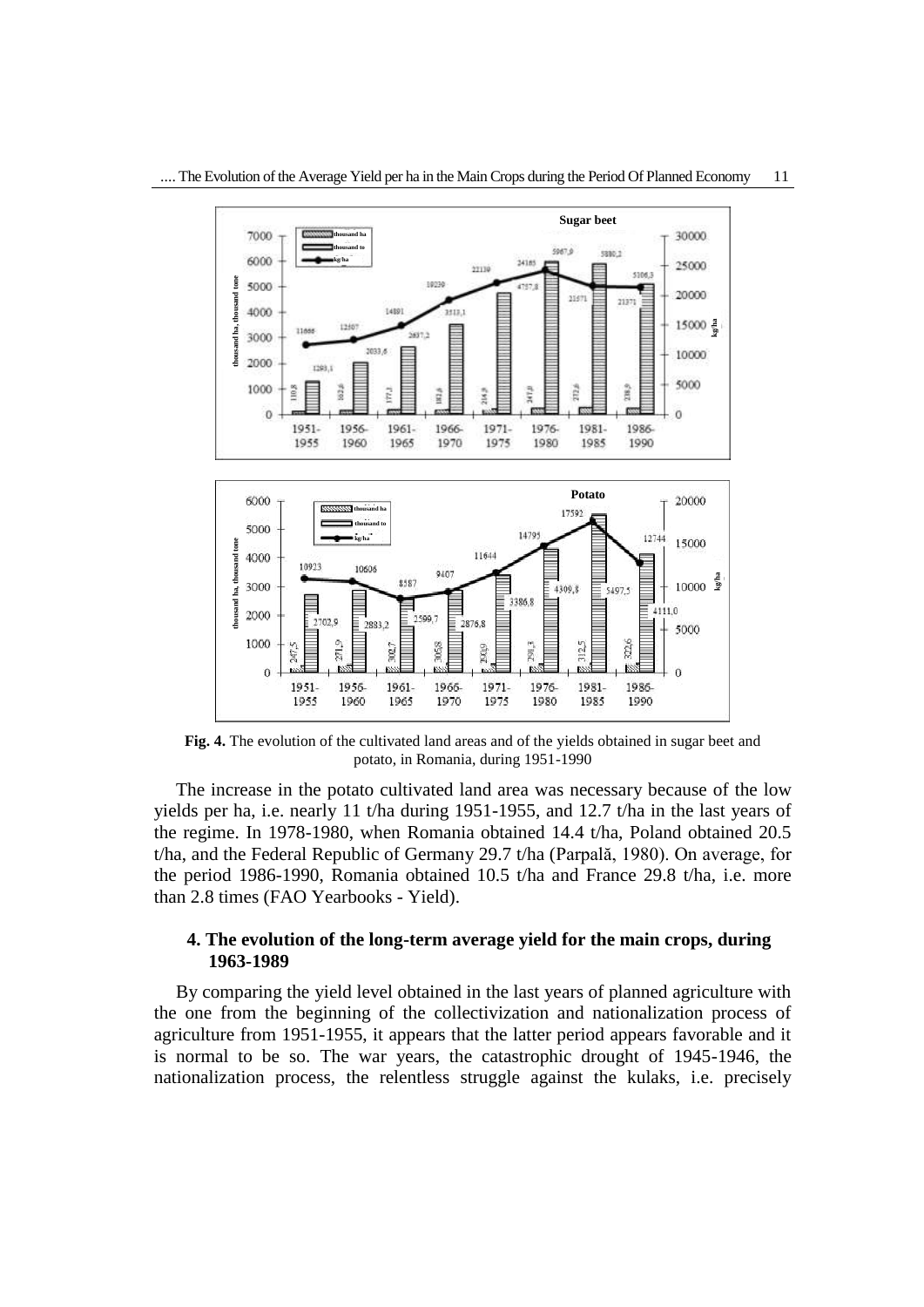against the most performant farmers of that time, decisively affected the yields per ha.On a long term, the yield per ha recorded the highest increases in cereals, i.e. wheat, maize and barley, and, as far as the non-food crops are concerned, in sunflower (tab.2)

| Period<br>1951-             | Wheat<br>11,2 | Maize<br>12,7 | Barley<br>10,5 | Rice<br>25,5 | <b>Beans</b><br>5,2 | Peas<br>8,6 | bundle<br>Hemp<br>24,3 | Sunflowe<br>7,4 | Potatoes<br>98 | $\operatorname{Sugar}$<br>beet<br>117 | Tobacco<br>6,45 | Hemp<br>84 |            |
|-----------------------------|---------------|---------------|----------------|--------------|---------------------|-------------|------------------------|-----------------|----------------|---------------------------------------|-----------------|------------|------------|
| 1986-<br>1989               | 30,6          | 29,4          | 38,8           | 25,6         | 6,7                 | 10,6        | 33,4                   | 16,2            | 137            | 216                                   | 9,3             | 107        | 174<br>211 |
| 1986-1989<br>1951-1955<br>℅ | 272           | 232           | 369            | 100          | 131                 | 123         | 137                    | 218             | 140            | 18/5                                  | 145             | 127        | 121        |

**Table 2.** The yields for the main crops during 1951-1955, compared to 1986-1989 q/ha

Source: Processing based on the Romanian Statistical Yearbooks.

The major differences between the two periods are explained primarily by the outstanding level of the average yield in the first period, i.e. 11.2 q/ha for wheat, 12.7 q/ha for maize or 10.5 q/ha for barley. Compared to this level, in the last years of planned economy, the average yields were more than 2.7 times higher for wheat, about 2.3 times higher for maize and nearly 3.7 times higher for barley.

Significantly higher yields were obtained from sunflower, as it was less dependent on irrigation; however, in this respect, a significant contribution was brought by the shift from breeds to more productive hybrids, as in the case of maize. Small yield increases have been achieved in grain legumes and textile plants, breeds which had been neglected during most of the planned economy.

A special case is represented by high intensity crops, such as the sugar beet or the potato, which, in the last years, were cultivated solely on areas equipped for irrigation but not irrigated, which, along with other technological malfunctions, explain the unsatisfactory results obtained.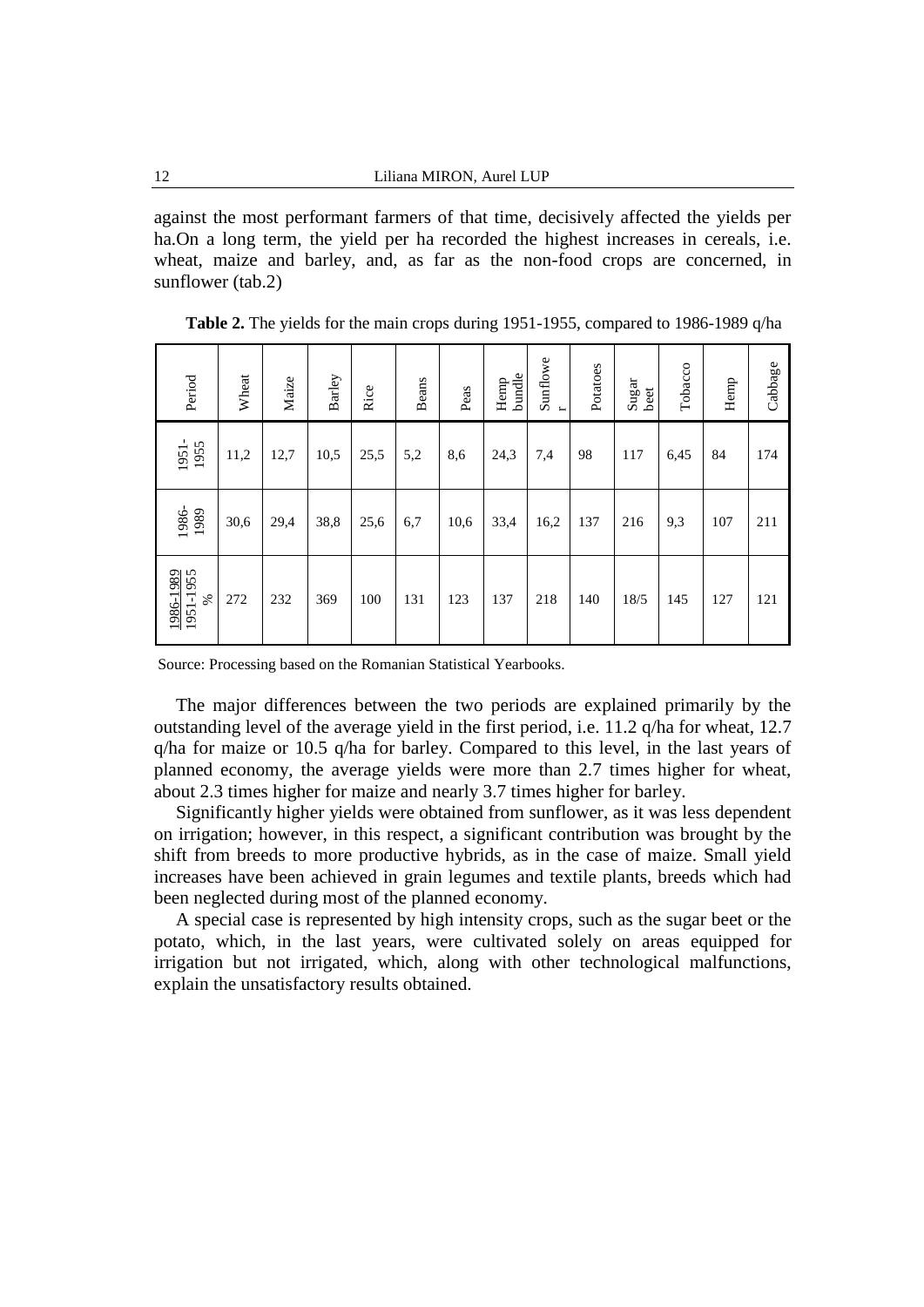### **5. The evolution of the average yield in some crops in the socialist agricultural system**

In the spring of 1962, the agricultural cooperativization process ended, so that, starting with the next year, the agriculture developed and performed exclusively under the socialist system, represented by the two kinds of agricultural holdings: state agricultural enterprises (known as IAS in Romanian) and agricultural cooperatives (known as CAP in Romanian).

During this period, the Romanian agriculture underwent an intense modernization process, the number of tractors increasing from 57,500 units to 151,7 thousand units, i.e. over 2.6 times. The amount of fertilizer delivered to agriculture increased from 101.8 thousand tons to 1,158.8 thousand tons, i.e. over 11 times, and the area equipped for irrigation increased from about 200 thousand ha to more than three million ha, i.e. 15 times. The biological material was greatly improved, as well as the technological system as a whole, and it also generally benefited from specialized management.The evolution of the series adjusted to the socialist agriculture period 1963-1989 is shown in fig. 5-10.



**Fig***.* **5.** The evolution of the average yields in wheat, in Romania, per total agriculture,

in IAS and CAP (1963-1989)

Except for wheat, where the developments of the average yields per ha increased until the end of the period, in the other crops, i.e. maize, sunflower, soybean, sugar beet and potato, there is recorded a yield peak placed somewhere (depending on the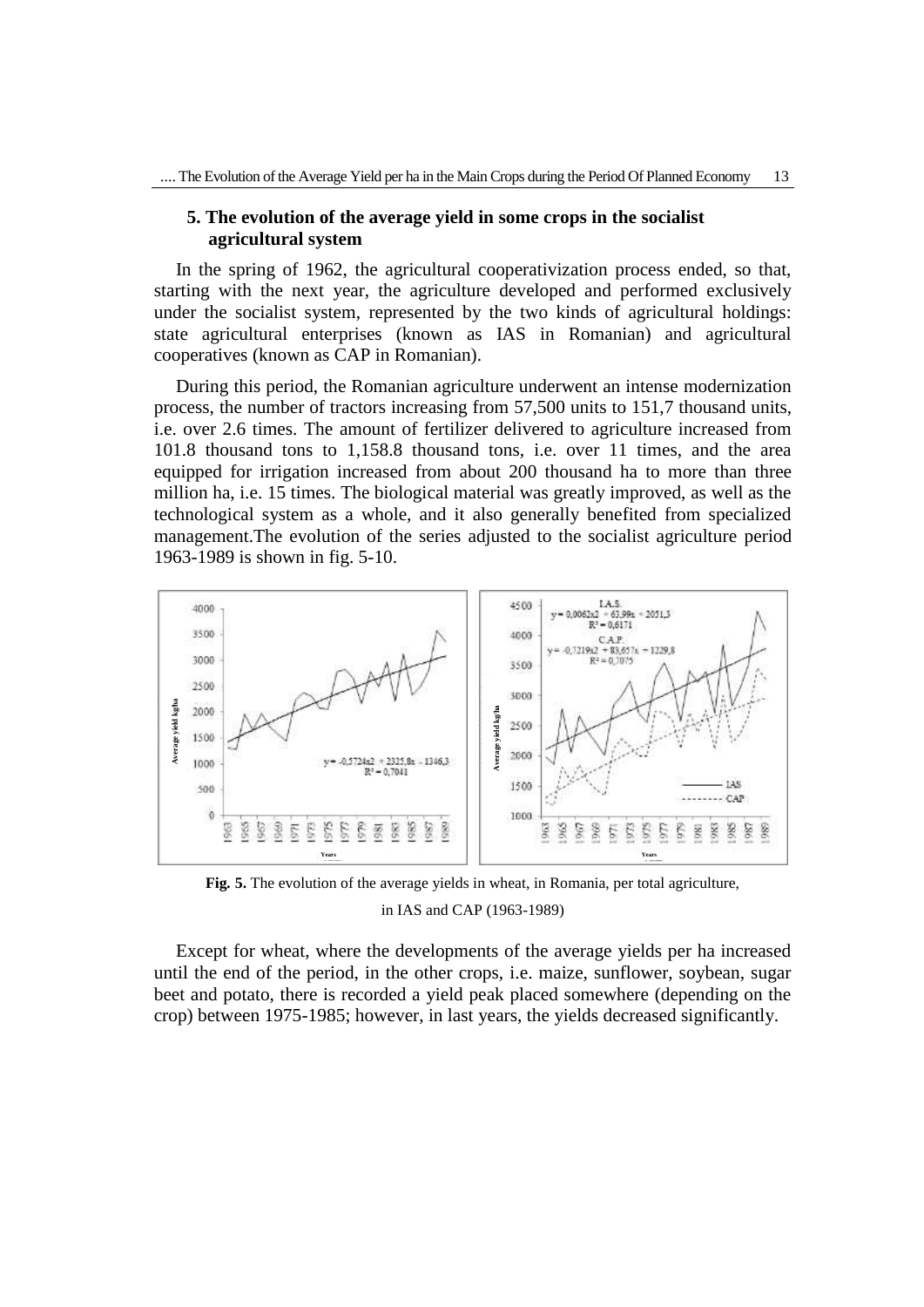

**Fig***.* **6.** The evolution of the average yields in maize, in Romania, per total agriculture, in IAS and CAP (1963-1989)



**Fig. 7.** The evolution of the average yields in sunflower, in Romania, per total agriculture, in IAS and CAP (1963-1989)



**Fig***.* **8.** The evolution of the average yields in soybean, in Romania, per total agriculture, in IAS and CAP (1963-1989)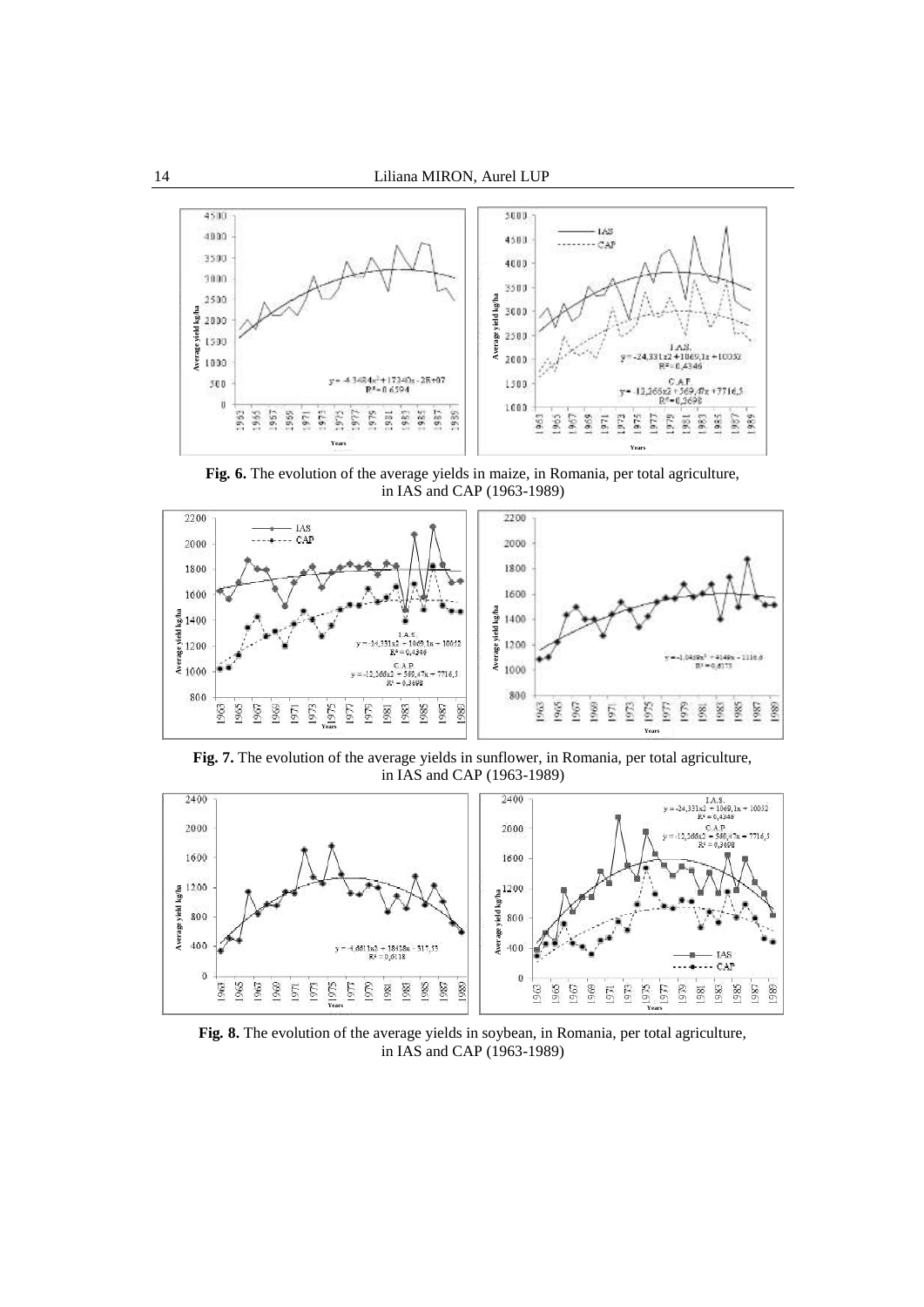

**Fig. 9**. The evolution of the average yields in sugar beet, in Romania, per total agriculture, in IAS and CAP (1963-1989)



**Fig. 10.** The evolution of the average yields in potatoes, in Romania, per total agriculture, in IAS and CAP (1963-1989)

The technological degradation in all its aspects - including the irrigation regime are responsible for this development. There is also a significant difference between the state agricultural enterprises - state agricultural holdings - and the agricultural cooperatives, the latter's average yield level being significantly lower.

# **CONCLUSIONS**

1. The period after the Second World War meant, for the Romanian agriculture, the transition from an ancestral and primitive technological system to a modern